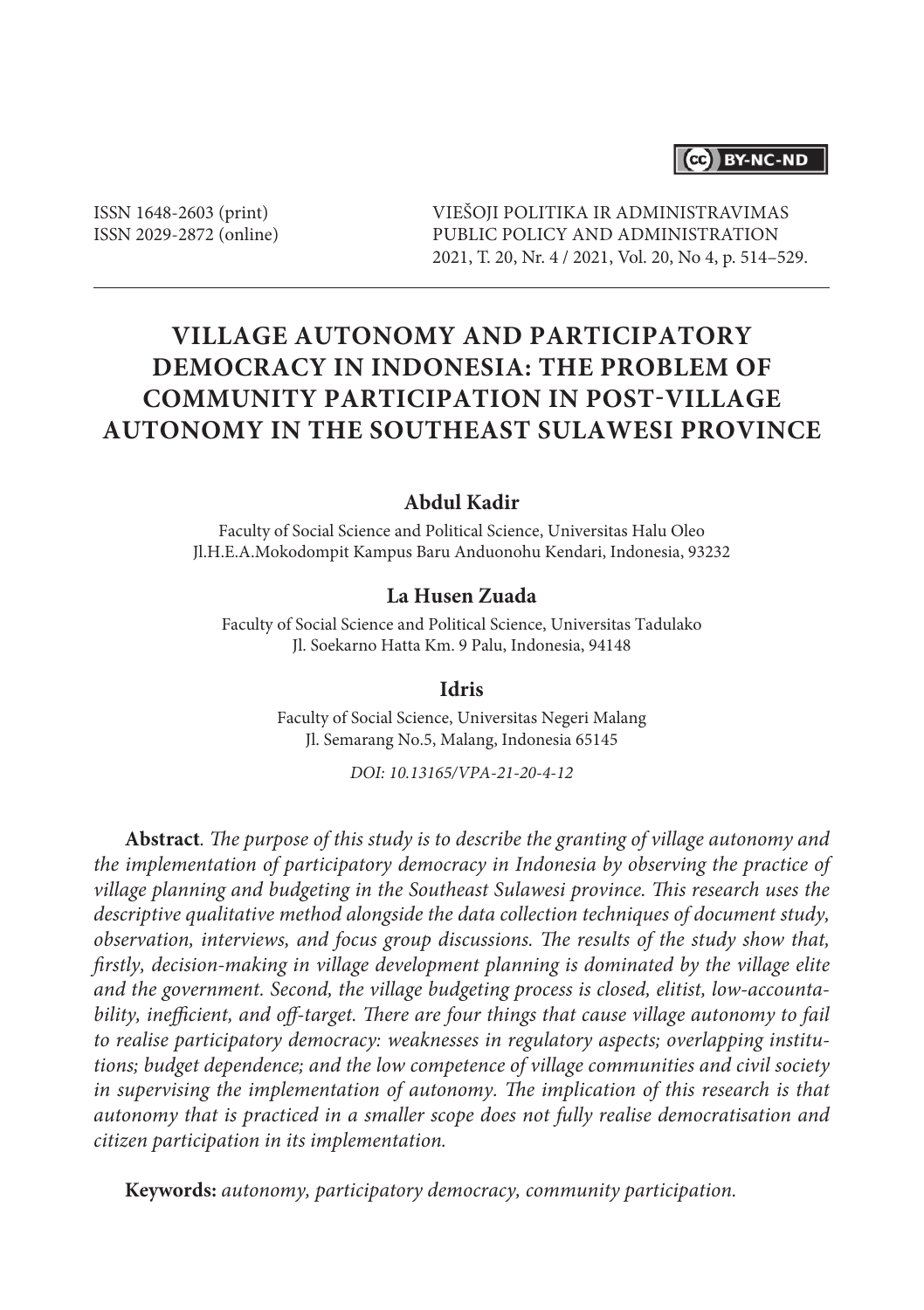**Reikšminiai** *žodžiai: autonomija, dalyvavimo demokratija, bendruomenės dalyvavimas.*

#### **Introduction**

This article considers the problems that occur when practicing village autonomy, the lowest tier of public administration in the governmental hierarchy in Indonesia (Antlöv, Wetterberg, and Dharmawan 2016). This is also the smallest form of autonomous government in terms of population and area in Indonesia, and usually governs around 500 to 7,500 people. In contrast to the implementation of autonomy at the provincial and district levels, village autonomy has a smaller scope. This should make the implementation of autonomy at the village level easier, as theoretical ideas explain that autonomy is more suitable to being adopted in small units of government (Clark 1984; Stoker 1988; Goldsmith 1995; Lawrence 2004).

However, this is not as simple as it might first appear because village autonomy in Indonesia often entails a number of problems during implementation. The village, which is expected to be an arena for democracy, autonomy, and the participation of community members (Mariana et al. 2017), does not serve its fundamental purpose. The implementation of autonomy and democracy at the village level is still challenged by a number of problems, and village autonomy appears to have failed in fostering participatory democracy. That being said, it can be suggested that the implementation of village autonomy is not substantially different from autonomy at the provincial and district levels, which are characterised by the corrupt practices of regional heads, patronage, clientelism, oligarchy, and dynasties. This article proposes the notion that village autonomy, which is small in scope, does not necessarily encourage the growth of participatory democracy.

#### **Literature Review**

Autonomy is defined as self-government and independence, where decision-making is carried out freely and independently by citizens (Goldsmith 1995). Freedom from higher governmental control, freedom to act, and freedom to express local identities through political activities (Lawrence 2004) characterise autonomous areas. In the context of the village, autonomy is defined as a degree of independence or freedom from the nation state, a degree of freedom to satisfy local preferences and to meet local needs, and the capacity to define and articulate the village's own true meaning (Eko et al. 2014).

Village autonomy in Indonesia is considered to be a genuine, unanimous, and complete autonomy, and is not a gift from the government (Widjaja 2003). Sutoro Eko and Abdul Rozaki refer to village autonomy as a form of local self-government, where the state not only recognises the existence of villages, but also grants them autonomy, local wisdom, social capital, democracy, participation, authority, the allocation of funds, and other provisions (Maulana 2016). Suharto mentioned two things that characterise village autonomy. The first component is administrative and/or economic independence, which is observed through the proportion of the villages' domestic income (*PA Desa*) that is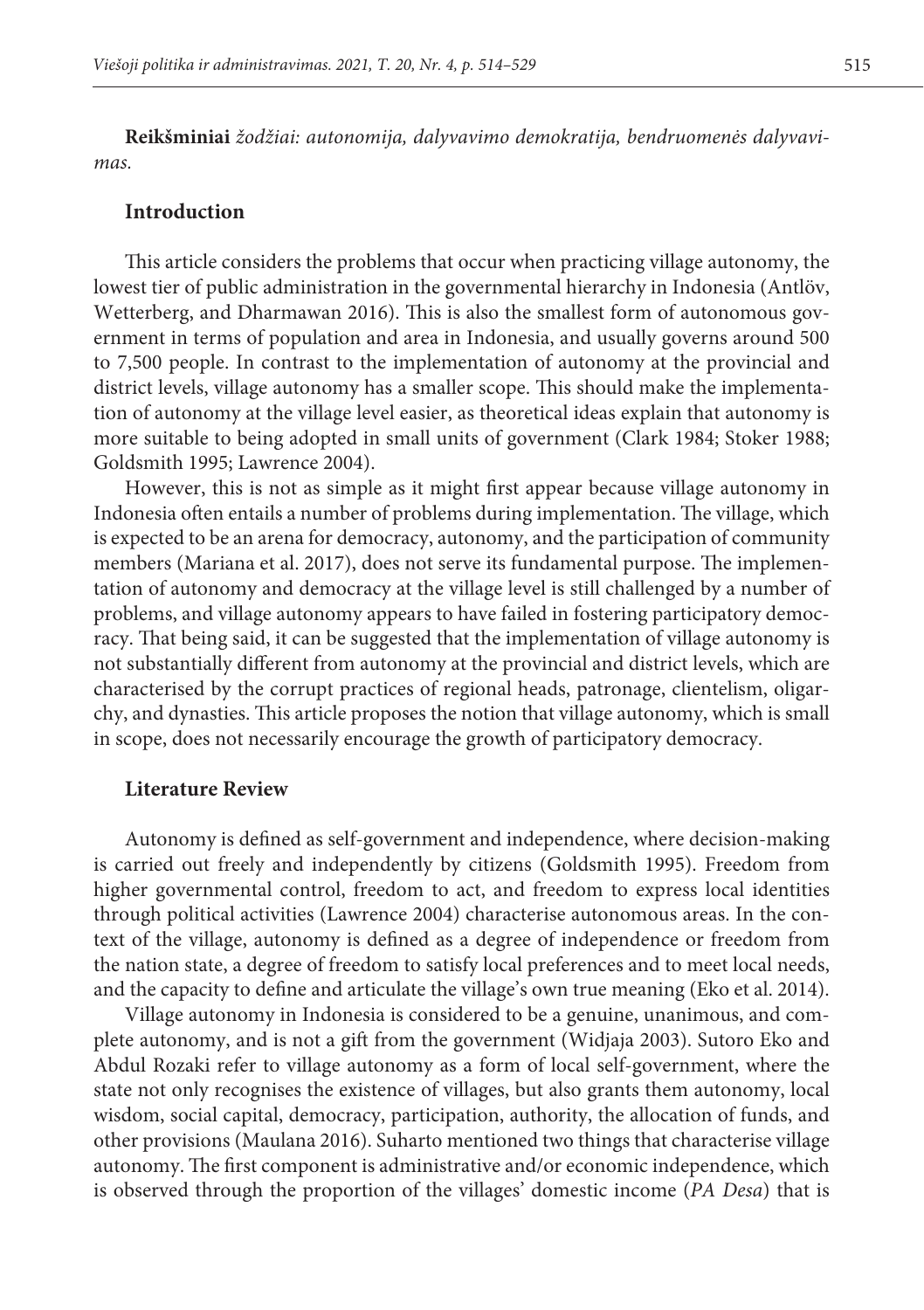utilised: a village can be said to be independent if it is able to finance its own development needs (*swadaya*). The second component of village autonomy is independence in terms of village politics, which includes: the recruitment process of apparatus and their development programs; the accountability of the apparatus; the realisation of political rights or community participation; independence in policy making; and freedom to express local wisdom and customs (Maulana 2016).

The implementation of village autonomy in Indonesia adheres to the concept of participatory democracy (Eko et al. 2014). Participatory democracy entails the involvement of citizens in decision-making, where public participation can change people's nondemocratic attitudes and provide a political education for people who possess an insufficient understanding of political participation, or are otherwise simply apathetic. Public participation can also decrease the number of decision-making processes monopolised by the elite, as these processes involve all citizens at large – often termed the expansion of democracy (Pateman 1970). The involvement of citizens in decision making is also termed communitarian democracy (Young 2000), civic democracy (Crick 2002), associative democracy (Hirst 2013), or deliberative democracy (Elster and Przeworski 1998; Gutmann 2004).

One form of the practice of community involvement in the implementation of village autonomy in Indonesia is participatory planning and budgeting activities. Participatory planning is defined as planning activities that involve citizens directly in making public policies and providing public goods (Fung 2006; Pateman 2012; Speer 2012; Sheely 2015). Meanwhile, participatory budgeting is understood as a budgeting approach that actively involves citizens in government administration to discuss and determine the allocation of public resources (Shah 2007). Participatory planning and budgeting models have been practiced in many countries in managing their government in smaller units, such as districts, cities, and villages. This concept first emerged in Porto Alegre, Brazil, then developed rapidly in Peru, Ecuador, Colombia, and the Southern Cone countries – Argentina, Chile, and Uruguay – as well as in several European countries (Cabannes 2004; Goldfrank 2007; Sintomer et al. 2013; Bassoli 2012). A participatory budgeting model was also introduced in Nigeria in order to enhance the effectiveness of local governance (Adesopo 2011). Participatory budgeting has also been undertaken in several countries in Asia, including: Japan, Korea, Indonesia, China, and India. The adoption of the participatory budgeting model continues to experience growth; recent studies have spread globally and led to its emergence in thousands of locations, ranging from Latin America to Europe, Sub-Saharan Africa, Asia, and Oceania (Sintomer et al. 2013).

#### **Research Method**

This research uses a descriptive qualitative method. Data collection techniques involved document study, observation, interviews, and focus group discussion (FGD). The document study was limited to the budgeting period of the 2018 and 2019 fiscal years. The data sources were derived from the Southeast Sulawesi Village Community Empowerment Agency and the village government. Observation activities were limited to 24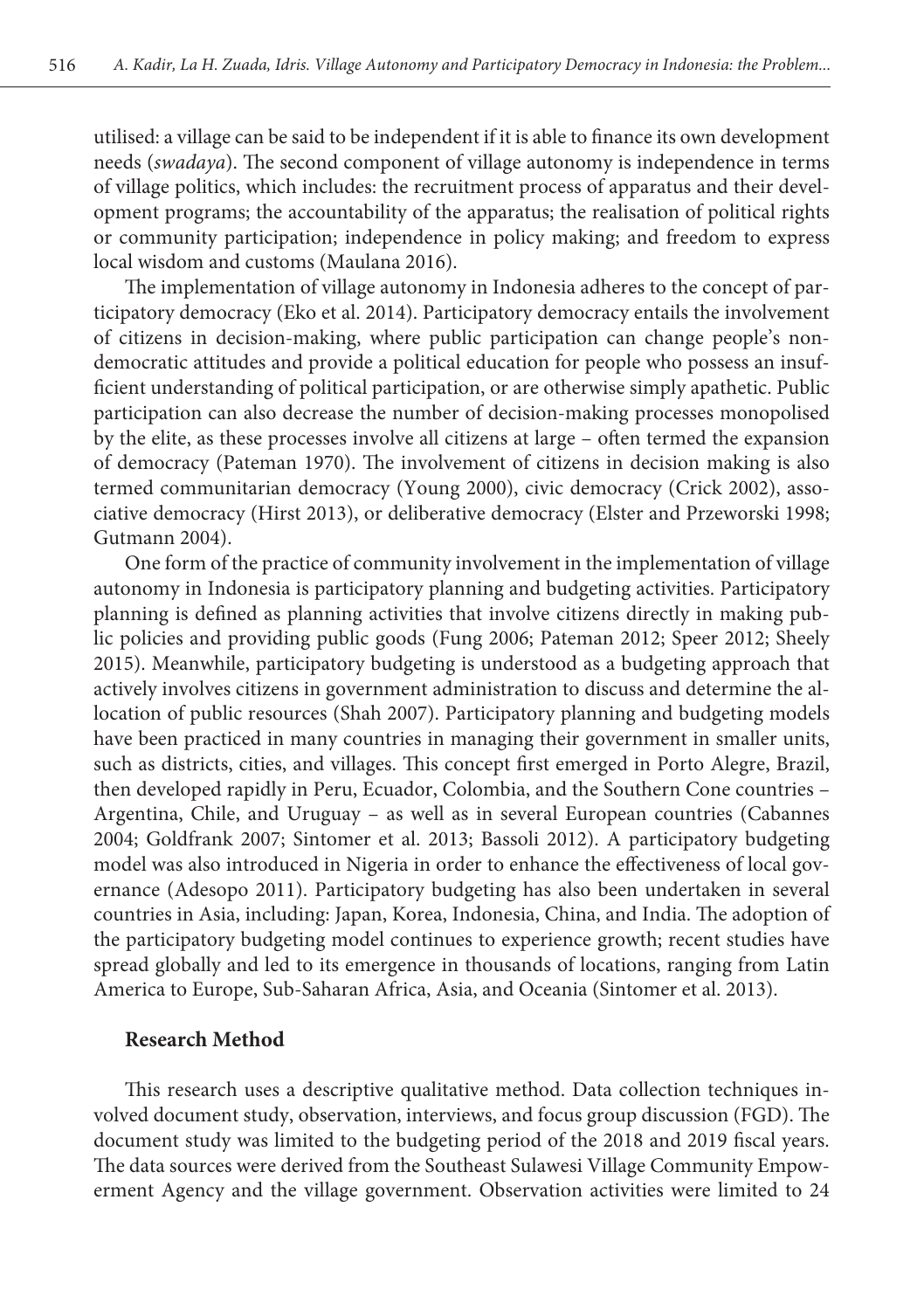villages spread over 6 districts in Southeast Sulawesi. The determination of the target villages was carried out by considering the two geographical areas of Southeast Sulawesi, namely the island and the mainland, the FGDs were held over six meetings, with 10 participants per meeting, ane FGD participants were community leaders, youth leaders, NGO representatives, village government officials, members of the village consultative body, village community empowerment institutions, and village facilitators. In addition, separate interviews with village facilitators were also conducted.

After data collection activities, data analysis wis carried out including data reduction, data presentation, conclusion drawing, and verification (Miles, Huberman, and Saldana 2014). The data reduction activity began with the collection og all data from the study of documents, observation notes, and FGDs from all research locations. This was followed b, selecting and summarizing documents, making notes, storing, analyzing, and finally creating a temporary summary.dData presentation wis then carried out using descriptive methods , namely displaying data, narrating then interpreting the data, and drawing temporary conclusions. The last activity wis drawing conclusions andnverifying data. At this stage, the data wis verified first through the triangulation method by combining data from document studies, observations, interviews, and FGDs.fFinal conclusions were then drawn up and presented as research findings.

#### **Results and Discussion**

#### *Results*

In Indonesia, the position of village government has come a long way. In the colonial era, villages were recognzsed by the government, but had no legal or regulatory standing as part of the government. After independence, the status of the village attained a clearer legal position. In the old ordea, the village was situated as part of the national government unit (the self-governing village government), whilst as part of the new order, the village existed as the lowest level of government. Political reforms in 1998 brought the village towards a more democratic order of political life, including the granting of village autonomy, village naming based on local characteristics, the establishment of a village representative body to balance the power of the head of the villagd,sand village government accountability (Antlöv 2003). The ratification of the Village Law in 2014 further strengthened the status of the village as an autonomous government. Based on thie law, village development planning is carried out in a participatory manner. In order to observe this, two things were examined: the implementation of village development planning, and the village budgeting process. These two activities are different, butyare crucially linked in that a planning process always precedee every budgeting activitd, so in various discussions the two are often combined.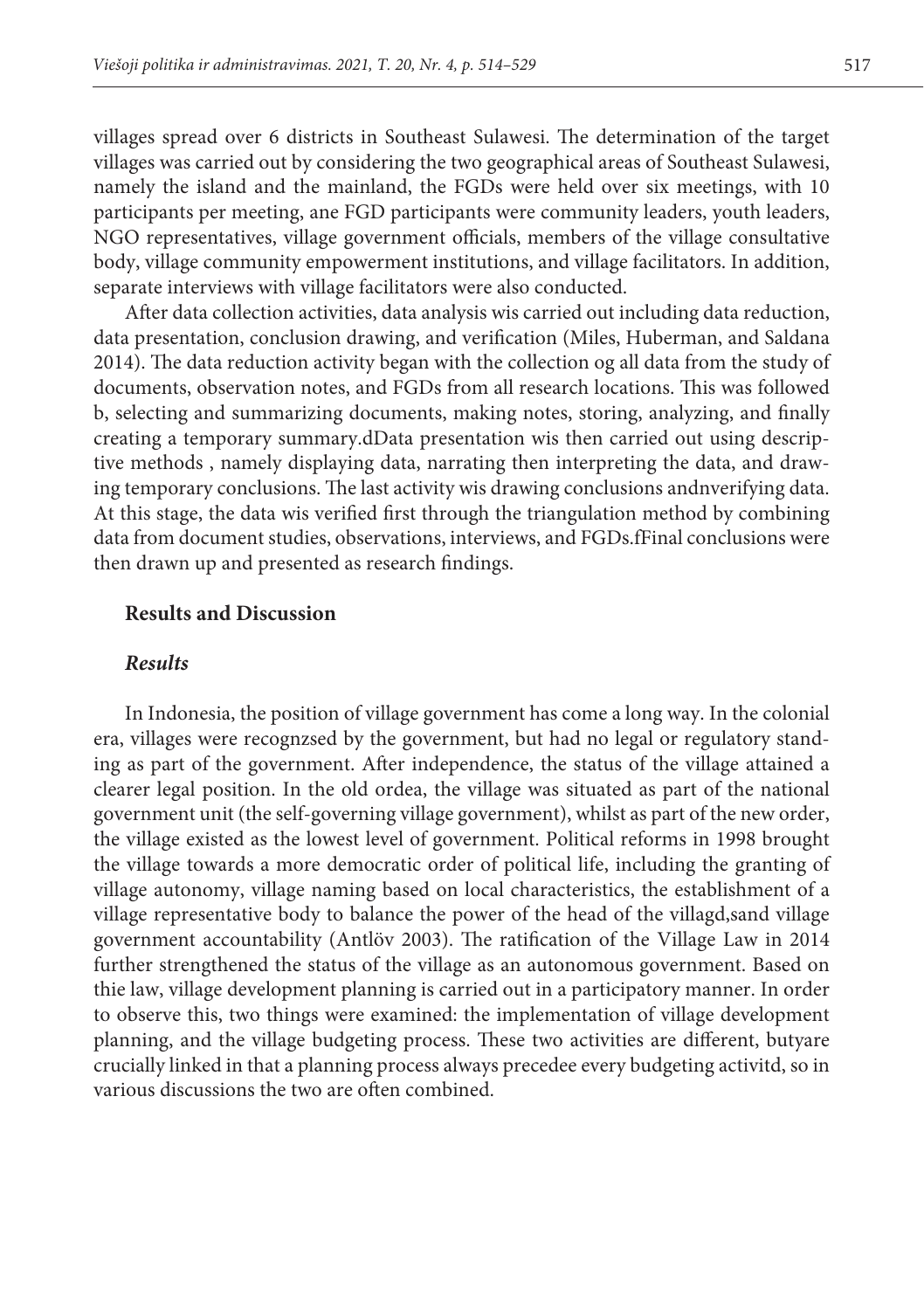#### *Village Development Planning*

Participatory village development planning is planning that includes village institutions and elements of village societies (Yustisia 2015). Village development planning begins with the preparation of a Village Medium-Term Development Plan (RPJM *Desa*), which is carried out no later than three months after the inauguration of the village head, and is set forth in tha village head regulation as stipulated in Minister of Interior Regulation (*Permendagri*) No. 114 of 2014 (*PERMENDAGRI No. 114 Tahun 2014 Tentang Pedoman Pembangunan Desa* n.d.). The RPJM *Desa* consists of activities for a period of 6 working years, during whic, time the village government may amend the RPJM *Desa*. After it is enacted, the village government prepares an annual development plan or Local Government Work Plan (RKP *Desa*). Unlike the RPJM *Desa*, the RKP *Desa* has a shorter workingeduration os one budget year.

The compilation of the RKP *Desa* begins with a tiered conference activity starting at the hamlet level and moving up to the village level. Actors involved in the hamlet conference are groups of people from various social backgrounds, such as religious leaders, local leaders, community leaders, educational leaders, farmer groups, fishermen groups, craftsmen groups, women's groups, child protection and observer groups, lower-middle-class groups, and other groups in accordance with the socio-cultural conditions of the Village community. After the hamlet deliberation, a Village Development Planning Conference (*Musrenbang Desa*) is held. These conference activities are held between the Village Consultative Body, the Village Government, and community elements organzsed by the Village Government. They aio to determine priorities, programs, activities, and Village Development needs, and are funded by the Local Government Revenue and Expenditure Budget, the Village community funded budget, and/or the District Government Budget (*PERMENDAGRI No. 114 Tahun 2014 Tentang Pedoman Pembangunan Desa* n.d.). The implementation of the village *Musrenbang Desa*, which is mandated by the Village Law, is carried out as a form of accountability, and is a condition for allocating government budgets to villages.

One of the outputs of the *Musrenbang Desa* is the compilation of the RKP *Desa*, a document used as the material for the preparation of the Draft Local Government Revenue and Expenditure Budget (*RAPBDes*), which subsequently takes shape as the Local Revenue and expenditure Budget (APB *Desa*). In the preparation of the RKP *Desa*, the local government is obliged to refer to the RPJM *Desa*, whichrfurther refers to the District RPJM prepared by the district-level regional government. This tiered development plan is implemented up to the highest Provincial and National (Central/State) levels of governmen). This is intended to ensure that village development planning is synchronzsed and integrated with national development planning within the unitary state of the Republic of Indonesia, as stated in Law Number 25 of 2004 regarding the National Development Planning System (*Undang-Undang No. 25 Tahun 2004 Tentang Sistem Perencanaan Pembangunan Nasional (SPPN)* n.d.). That being said, *Musrenbang Desa* activities not only carry the interests of the village community – the bottom-up scheme , but also carry the interests of the government at a higher level –,the top-down scheme. The par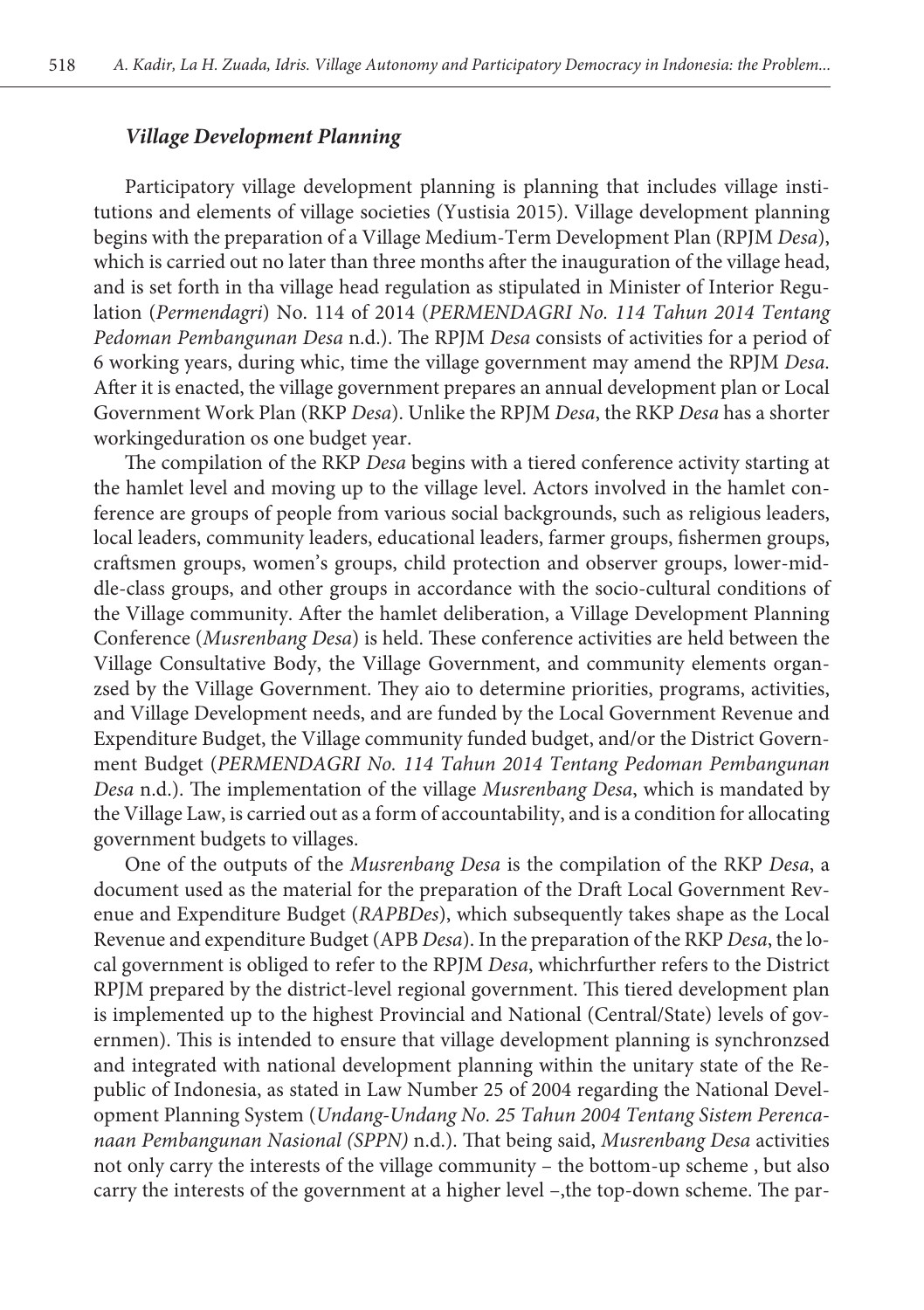ticipatory principle in village development planning is not fully autonomous, and often elicits intervention from higher authorities. The existence of intervention is an event that isdfrequently encountered in *Musrenbang* activitiey in every village by, for example, the presence of the local government represented by the district head who is in charge of evaluating the APB *Desa* (output *Musrenbang Desa*). Hans Antlov termed this' a country within a villag'", where the village becomes a shadow – a representation – of the state, albeit smaller in scope (Antlöv 2002).

Meanwhile, based on the results of observations and interviews, community participation in village development planning activities was not perceived very enthusiastically. This is evidenced by the presence of the community in deliberations at the hamlet and village levels being only half of the total number of invited individuals. These absences were based on various reasons, such as being busy with work, deeming it unimportant, or not receiving an invitatiod. Meanwhile, based on the results of the FGDs, the majority of participants stated that the results of the meeting and the realzsation of the activities carried out were appropriate. Others, howevert stated that the results of the meeting were not in accordance with the activities carried out in one of the villages, as illustrated in table 1evia the presence of an asterisk. The causes of differences between the results of meetings and the realzsation of activitiesystem from several factors, such as: the village head changing the results of the meetingfthemselve,; disaster factors, and policy changes. Of these three things, changes in policy at the national level dominate reasons for the lack of synchronzsation between the results of meetings and the realzsation of activities, followed by changes made by village heads, and finally the disaster factor.

Community participation in village deliberation activities also has different characteristics in each village, as the results of an interview wita district village facilitators in the Muna Regency illustrates:

"The level of community involvement in deliberationseis different in each village that I assist. Villages in the developing category have a higher attendance rat, in terms of meeting activitiee. This can be seen, for example, in the meeting room at the village hall, which is often fully occupied or even overflowind. In my assignment site, there are two developing village, with a high rate of participation in each meeting. On the contrary, the participation rate in the underdeveloped villages is lower, with sometimes only half of the invited participants attending the meeting. In addition, there are more village meetings held at night than during the day. Participants who attend the night meetings often word as traders or farmers. Meanwhile, participants who attend during the day are usually fishermen or those who work as government employeen".

Residents who are not present during the deliberation willnnot see their interests accommodated for in the priority work plan. This then raises the assumption, from residents who are not accommodated for, that the RAPB *Desa* that has been set does not reflect the needs of all villagers. The implication is that the interests of residents are not accommodated for, and changes in activities often lead to polemics at the village level.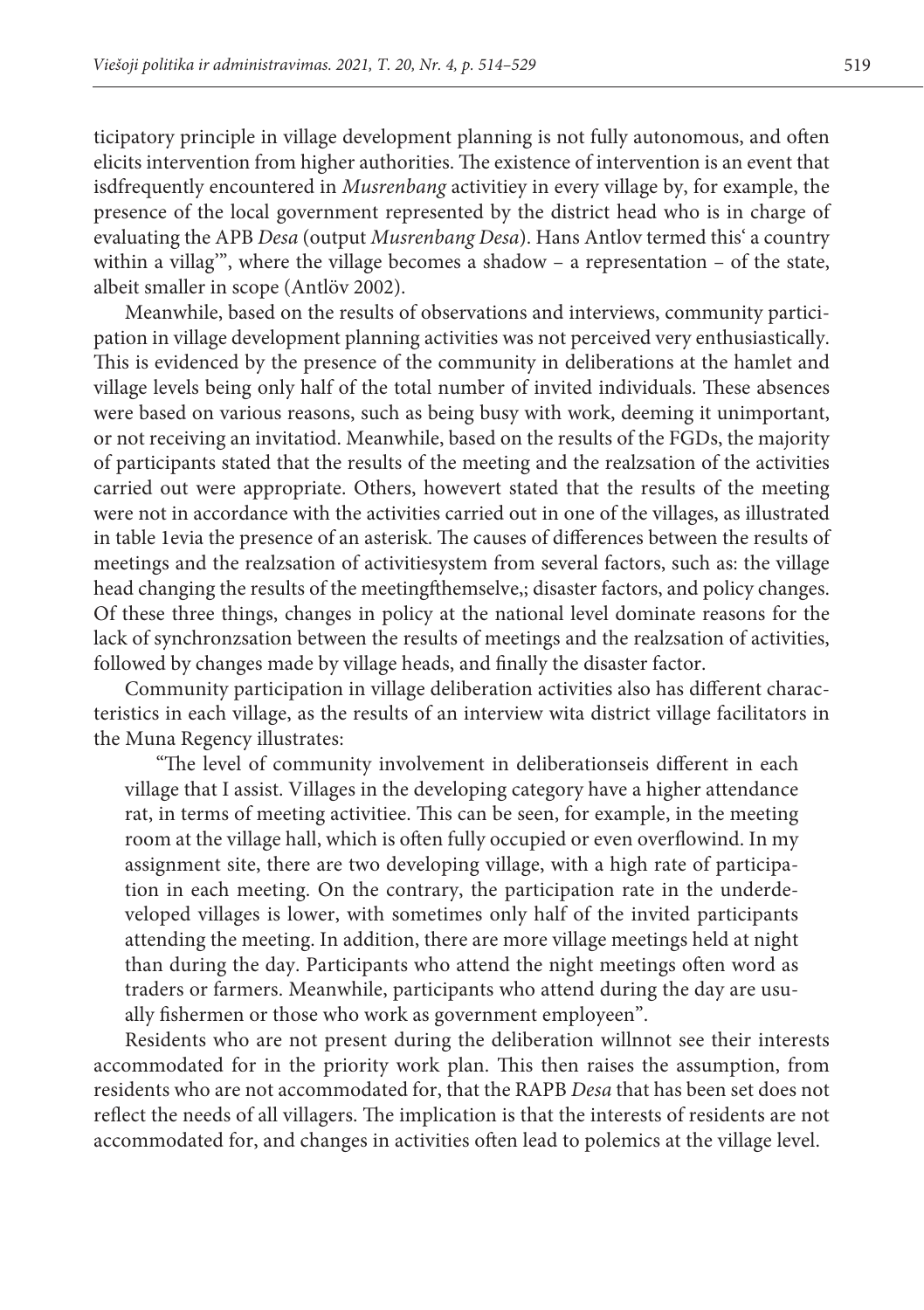#### *The Process of Village Budgeting*

The village development budget planning system refers to the Village Law, the RPJM *Desa*, and the RKP *Desa*, which are developed in a participatory manner. When the APB *Desa* refers to the planning document, it is assumed that the Village Budget is in accordance with the needs of the community. The village budgeting process is one of the responsibilities attached to the village, and is an activity that is integrated with village development planning (figure 1). The use of village budgets must meet the principles of good governance, it must be transparent, accountable, participatory, orderly, and demonstrate budgetary discipline (*PERMENDAGRI No. 20 Tahun 2018 Tentang Pengelolaan Keuangan Desa* n.d.).

Based on the research findings, the principles of good governance are often violated in village budgeting. This ca. First be considered in terms o, transparency, a. findings from the Field indicate that most villages do not publish the village budget to the community in the form of billboards or bulletin boards.VInstead, village financial reports are difficult for the wider community to accesy.,Whilst we did not find this to be the case completely, as several village heads put up billboards containing village financial reports in public places, ths number of villages doing so was still very small. In fact, this is very important in encouraging budgetary transparency, because through the publication of the Village Budge, the public can find out about the use of funds and thus monitor the budget. The Second principle to consider i, accountability. Based on the results of the FGD, the Head of the Village Consultative Body is often not careful enough in examining and signing the accountability reporl. This is because, in addition to reasons of urgencytdthe body often do not have the skills required to examine accountability reports, so they put full trust in the village hea,.,The third principle is order and discipline in the use of the budget. The results of the analysis of documents and interviews indicate tha, the use of the budget is sometimes poorly targeted and inefficient, this is due to the inclusion of the political and economiy interests of village elites, contractors, and regional heads. These elites often take advantage of the procurement of goods and services within the village to fulfil their personal interests and enrich themselves.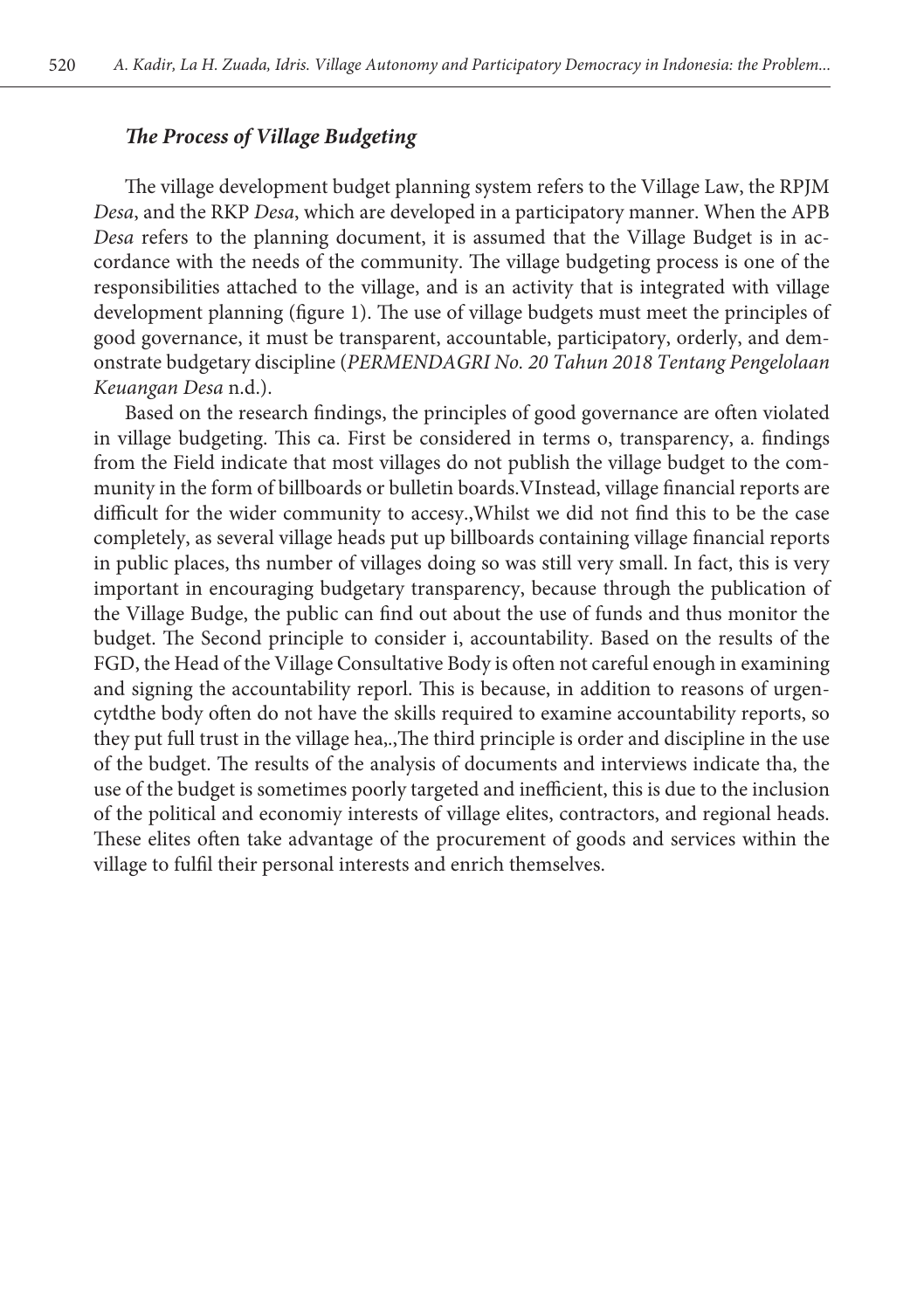

 $T<sub>g</sub>$  and  $T<sub>g</sub>$ , increased and benefites in the village budgeting process *Figure 1.* **Actors and schemes in the village budgeting process**

The Assigning of projects and funds to the village by the government slowly opens up Districts, contractors working on village projects have close affiliations with the state bupower indicates that many village projects are carried out by contractors, rather than ering interpendently manage, or contractors by contracting process, but the process ment). Participatory action only takes place during the proposal process, but the process of project work is carried out through self-management by the entrusted contractors.<br>The proposal of the pill on had the proplication for an increase in access a home other of corruption in the village, based on data from 2018 to 2019 compiled from police and cases of the misuse of village budgets. Although this number is relatively small, it should large amount of budget being allocated to villages. the entry space for contractors to work on village projects. In the Muna and West Muna reaucratic elite and the political elite at the local government level. This connectivity with being independently manage, or conducted by community participation (empower-The poor use of the village budget has implications for an increase in cases and reports prosecutors in Southeast Sulawesi. From 1,951 villages, 170 8.7%) received reports of be noted that villages have become a new arena for corruption, as a by-product of the

In several villages statuted, the preparation of the *KLB Desa* the not runy translate to<br>the RKP *Desa*,adespite its status as a reference that was built based on agreement with community members. Often, the village government changsd activitie, so that the activiin the APB *Desa* (Table 1). In several villages studied, the preparation of the APB *Desa* did not fully translate to ties contained in the village RKP *Desa* document were different fromsthose budgeted for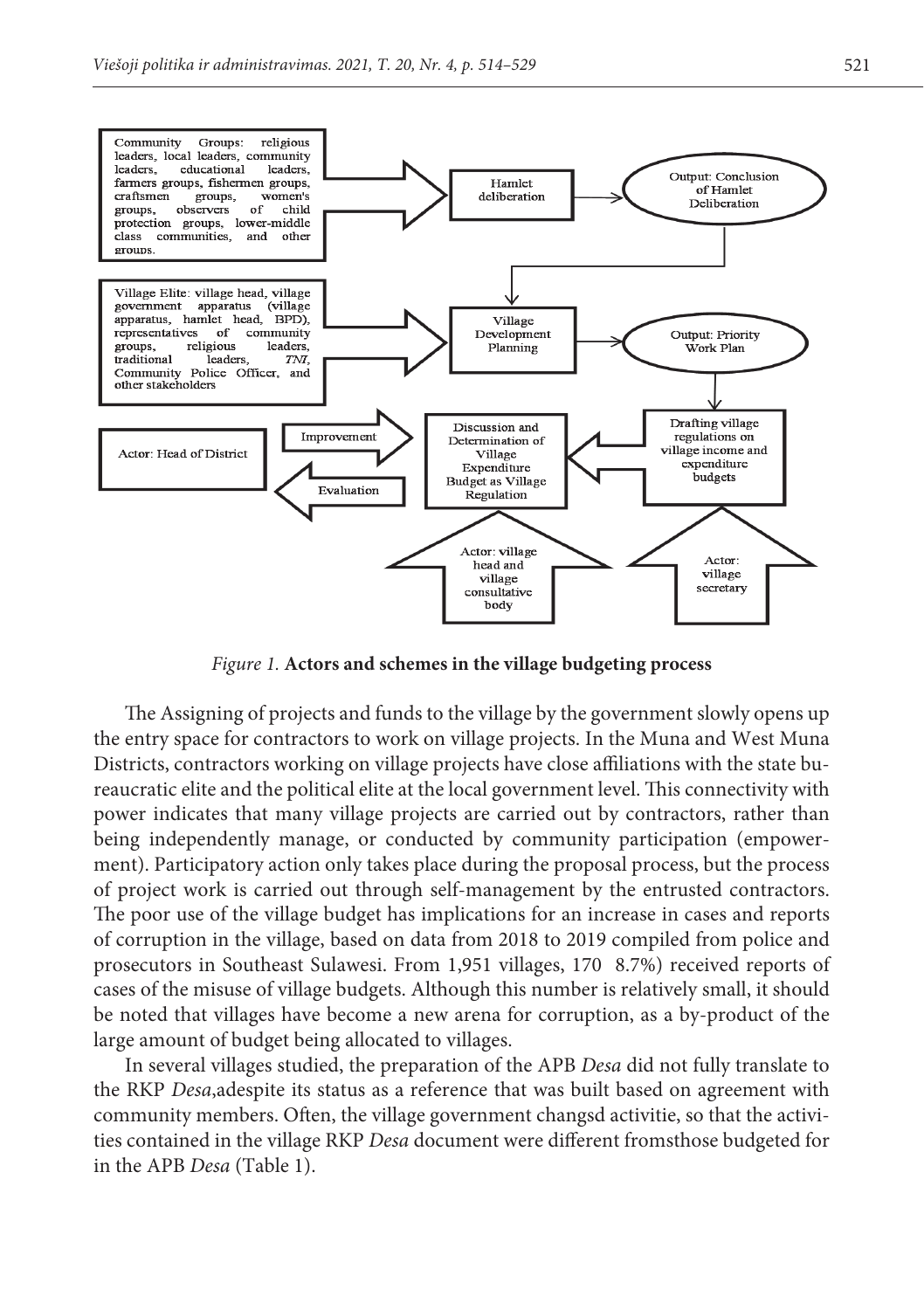Although the development of community participation in village development has been known for a long time by villages, until now this principle has not fully underpinned village budgeting steps. A number of challenges appear to characterzse the development of participatory village budgeting processes. First, the quality of the village apparatus is still low in making development plans. Based on the results of the interviews conducted in this research, the village government does not yet have the ability to formulate the RPJM *Desa*. The results of examining the RPJM *Desa* document show that there is no difference in substance between each village. This results in the dnsynchronzsation of village plans and potential, for example, in some cases village development plans are directed at the agricultural sector, but the potential of the village is in fisherie, and small and medium marine businesses.

| Sector              | Village priority work plan documents                             | Village budget and revenue documents                             |
|---------------------|------------------------------------------------------------------|------------------------------------------------------------------|
| Village Development | (1). Multipurpose building construction                          | (1). Multipurpose building construction                          |
|                     | (2). Electrical installation                                     | (2). Electrical installation                                     |
|                     | $(3)$ . Making rainwater storage $(*)$                           | (3).                                                             |
|                     | (4). Construction of a washing toilet                            | (4). Construction of a washing toilet                            |
|                     | (5). Path construction                                           | (5). Path construction                                           |
|                     | (6). Duicker                                                     | (6). Duicker                                                     |
|                     | (7). Manufacture and pavement block for<br>farmer business roads | (7). Manufacture and pavement block for farmer<br>business roads |
|                     | $(8)$ . Pavement of alleys and axles $(*)$                       | (8).                                                             |
|                     | (9). Environmental road penetration                              | (9). Environmental road penetration                              |
|                     | (10). Village/subdistrict markets                                | (10). Village/subdistrict markets                                |
|                     | $(11)$ . Gazebo                                                  | $(11)$ . Gazebo                                                  |
|                     | $(12)$ . Home renovation $(*)$                                   | (12).                                                            |
|                     | $(13)$ . Insertion house $(*)$                                   | (13).                                                            |
|                     | (14). Cuban mosque                                               | (14). Cuban mosque                                               |
|                     | (15). Mosque ceiling                                             | (15). Mosque ceiling                                             |
|                     | $(16)$ . Clean water network $(*)$                               | $(16)$ .                                                         |
|                     | (17). Construction of groundwater wells                          | (17). Construction of groundwater wells                          |
|                     | $(18)$ . Drainage                                                | $(18)$ . Drainage                                                |
|                     | (19). Village Consultative Body Office                           | (19). Village Consultative Body Office                           |

*Table 1.* **Village priority work plan and villageebudget and revenue documents**

*Source:* research result data (2020).

The second challenge in the development of participatory budgeting is the perspective and limited understanding of the community regarding the use of the village budget.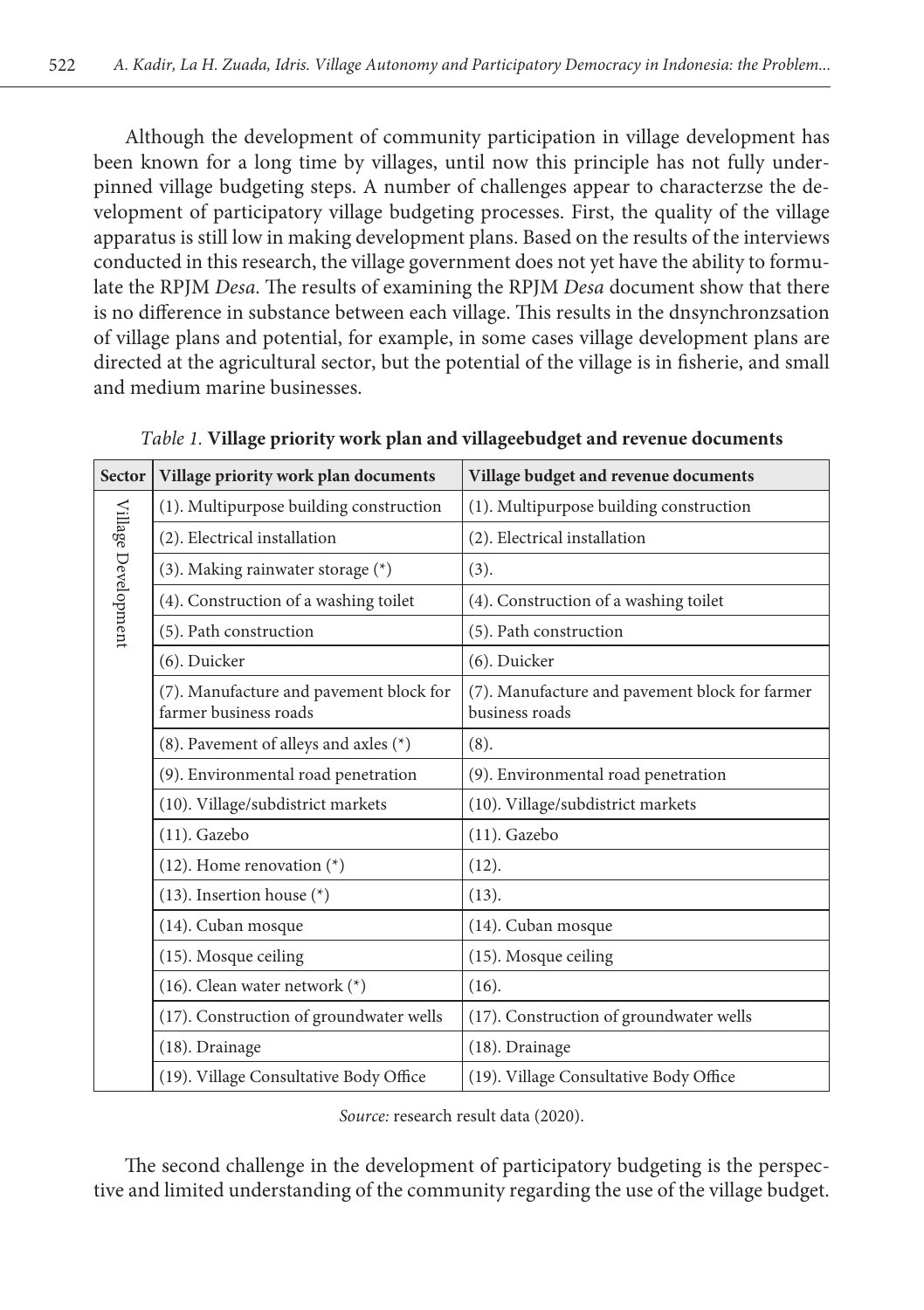The total amount disbursed in village fund budgets by the central government to villages every year has increased. In 2015 this figure was 20.67 trillion rupiah, in 2016 it was 46.98 trillion, in 2017 and 2018 it was 60 trillion, and in 2019 this figure reached 70 trillion rupiah ("Sistem Informasi Pembangunan Desa", n.d.). Thus, the village budget increases if it is combined with transfers from the local government to the village in the form of village fund allocations. Based on the results of interviews and FGDs, some people understand that the budget is a government gift that needs to be distributed evenly to the community in cash, as illustrated by the following response:

One time, we held a village meeting to determine the form of assistance that would come from village-owned enterprise funds. The community wants the aid to be allocated according to the wishes of the community. For people who want cash, money is given. Meanwhile, people who want goods are given assistance in the form of goods. As a rule, this is not possible because the provision of assistance originating from village-owned enterprise funds must be efficient and provide added value to the community and village-owned enterprises (Village facilitators, Central Buton District).

The third challenge is that the dependence of villages on the state budget is high. Although the village is recognised as an autonomous government, in terms of budget capacity the village is not autonomous. Based on the examination of APB *Desa* documents in 24 villages observed in Southeast Sulawesi, 99% of village income came from state funds, namely in the form of central government transfers via Village Funds and regional government transfers via the Village Fund Allocation. Meanwhile, the village's original sources of income only contribute approximately 1% of the village income and expenditure budget.

The dependence of the village on funds from the government above it results in the village government not being flexible in planning and discussing the budget. Local government intervention is an event that is often experienced by village heads in planning and discussing budgets. Based on the results of the FGDs, ahead of the national and local election processes the regent's pressure on the village is very real. The Village Community Development Agency, as a subordinate to the regent in the region, often charges the village government to deposit a certain amount of money in the name of village contribution to regional development – a streamlined excuse to practice extortion. Village heads who do not deposit money face a number of difficulties in the disbursement process and in terms of financial accountability.

#### **Discussion**

The view that autonomy will increase community participation in decision making (United States Agency for International Development 1999) and develop civil society (Diamond 1999) is different from the reality of the implementation of village autonomy in Indonesia. The transfer of power and finances to the village does not automatically make the community play a more flexible role in decision making. The allocation of resources to the village evolved into a means for village elites to yield personal benefits (Lu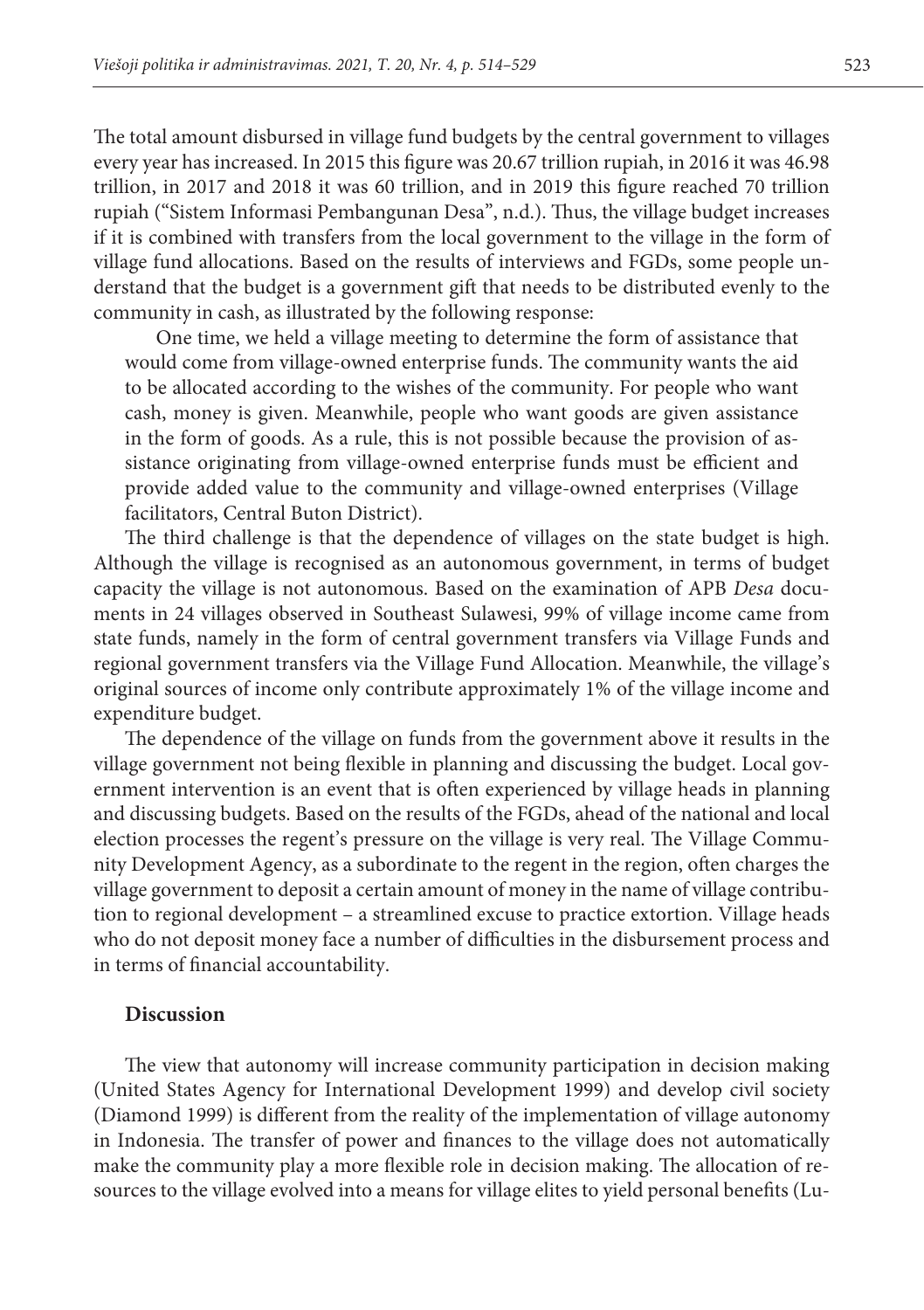cas 2016), thus strengthening the position of the village head and village elites (Ito 2007). The role of the head is very dominant in the management of village funds, and overrides the role of the BPD as the supervisory agency for the village government (Nurlinah and Haryanto 2020). This then leads to corrupt practices involving the village head. The increase in corruption in villages is often related to the suboptimal implementation of the concepts of transparency and accountability in the management of village funds (Ash-shidiqqi and Wibisono 2018). However, it is very rare to link these aspects to the weakness of the village community in mobilising participatory supervision. As Lewis's review (Lewis 2015) states, the problems faced by villages in budget management are that the village public financial management system is not sufficiently prepared to handle a significant increase in funding, and mechanisms to monitor and control village expenditures are still underdeveloped.

The autonomy of villages can be seen to represent freedom from higher authority, freedom to do something, and freedom to express local identity through politics (Lawrence 2004; Ladner et al. 2019). In terms of the implementation of village autonomy in Indonesia, this goal has not been well realised for at least four reasons. The first of these comes from a regulatory angle. As stated in Law No. 25 of 2004, national development planning is the main reference in regional and village development planning. In the village context, development planning must be connected to development planning at the district, province, or national levels. This indirectly limits the progress of the village, as the village development plan should not conflict with that at the national level. The second reason can be seen from the institutional perspective. The implementation of village autonomy in Indonesia is faced with an institutional structure that is not integrated and often overlaps. Administratively, village government is under the hierarchy of the Ministry of Home Affairs (*Kemendagri*), but in terms of managing village funds the village government is under the control of the Ministry of Village, Development of Disadvantage Regions and Transmigration (*Kemendes PDTT*).

The third reason for the lack of autonomy is budgetary. The source of village income is very much dependent on the budget transferred by the state to the village, and a higher proportion of local government income from a higher level of government carries with it a lower rate of autonomy (Ladner et al. 2019). Similarly, Katorobo (2007) observed that "the dependence of the budget on transfers from the central government allows agency problems to creep in". In addition, demands for budget accountability are often issued by higher government authorities in order to intervene in villages. Villages in Southeast Sulawesi often face this problem, arguing that problematic accountability reports are often used to extort and criminalise village heads. The fourth reason is the competence to carry out autonomy. Village governments do not have the freedom to act and innovate, because the village is not supported by a reliable civil society and the resources that come with it.

This portrait of the implementation of village autonomy – especially in participatory planning and budgeting activities, which are experiencing many problems in Indonesia – shows that this concept does not guarantee that democracy will grow well and succeed in every country that adopts it. In Sri Lanka, the practice of participatory budgeting has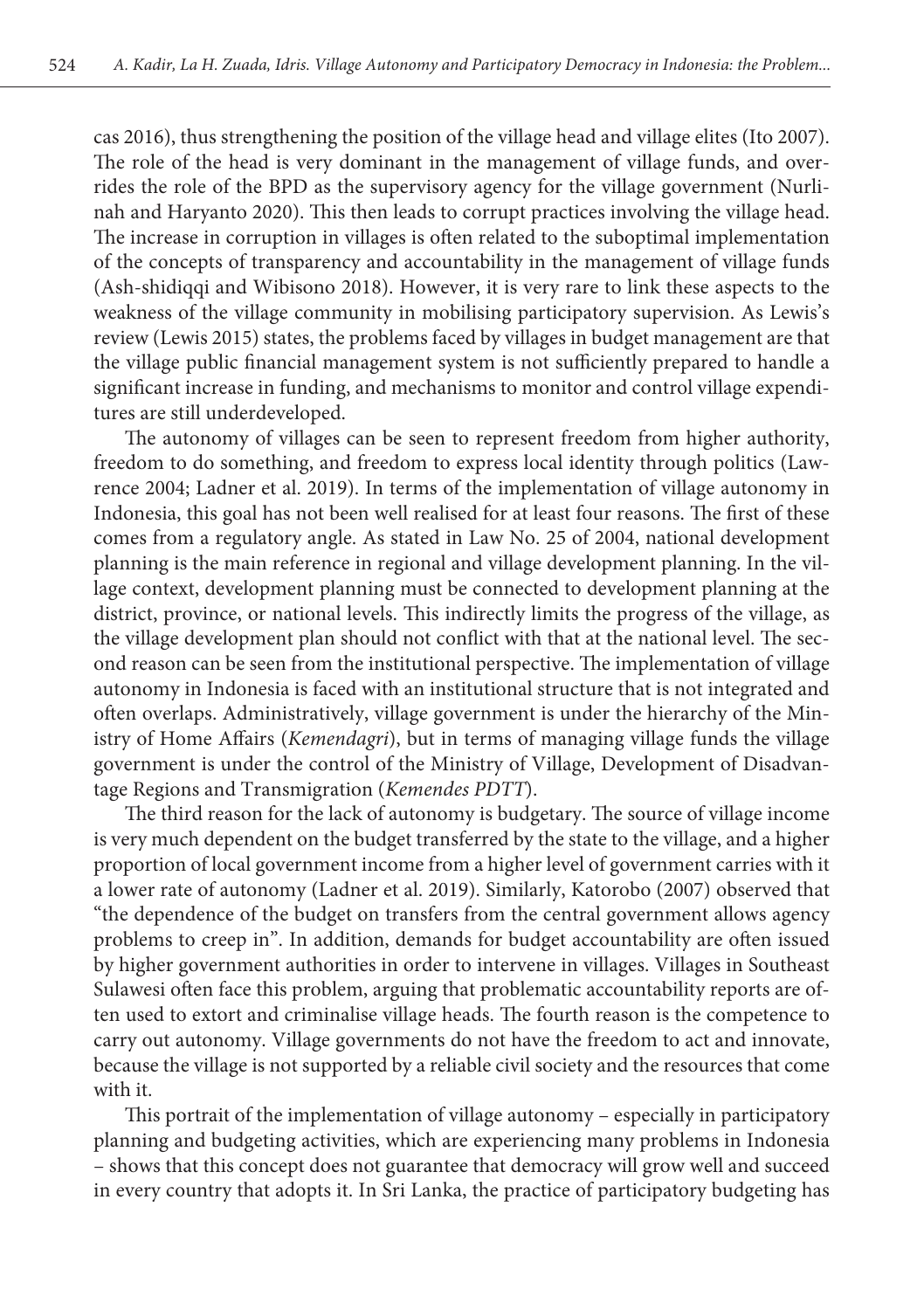failed to achieve its basic objective of realising equal, fair, and transparent public participation. On the contrary, what happened was that the practice of power and domination that threatens the sustainability of democracy emerged (Kuruppu et al. 2016). The same occurred in Brazil where, although the allocation for participatory budgeting continued to increase, it had no effect on reducing poverty and reducing the Gini Ratio. This is because the participatory budgeting process was not supported by a democratic process in its application (Baierle 2003). The implementation of participatory budgeting has also failed to promote democracy in South Africa due to bad policy implementation, the weak political will of political elites, and poor plans (Piper and Von Lieres 2008). In Kenya, participatory planning failed to meet the needs of its citizens due to interventions and elite stratification (Sheely 2015). Research findings in Southeast Sulawesi and the difficulties experienced by various countries in the implementation of autonomy illustrate the notion that autonomy does not fully realise democratisation and citizen participation in its implementation.

## **Conclusion**

- 1. The village law as the basis for implementing village autonomy in Indonesia mandates that the village planning and budgeting process be carried out in a participatory manner, but this research finds that, in practice, it is not implemented as it should be. In implementing village autonomy, The planning and budgeting role is played by village elites and external forces (local and national governments) through a number of regulatory and budgetary authorities. Planning proposals set out in village deliberation meetings attended by residents, when the budgeting process is often not implemented, are not used as a reference when faced with elite interests and intervention from higher government. This indicates that the implementation of village autonomy does not necessarily encourage participatory democracy in the village , on the contrary, autonomy is often held hostage by the elite.
- 2. The problems faced in implementing village autonomy in Southeast Sulawesi in particular and in Indonesia in general – consist os, weak regulatory aspects, overlapping institutions, village dependence on the state budget, the low competence of village officials in carrying out autonomy, weak citizen participation. and civil society's failure in supervising the implementation of village autonomy. Therefore, efforts to realzse local village democracy areoinsufficient if they only grant autonom,. Instead, they must also strengthen the capacity and competence of village officials (village heads and village officials) an, village communities (civil society), strengthen regulations, and improve the effectiveness of government institutions in implementing village autonomy.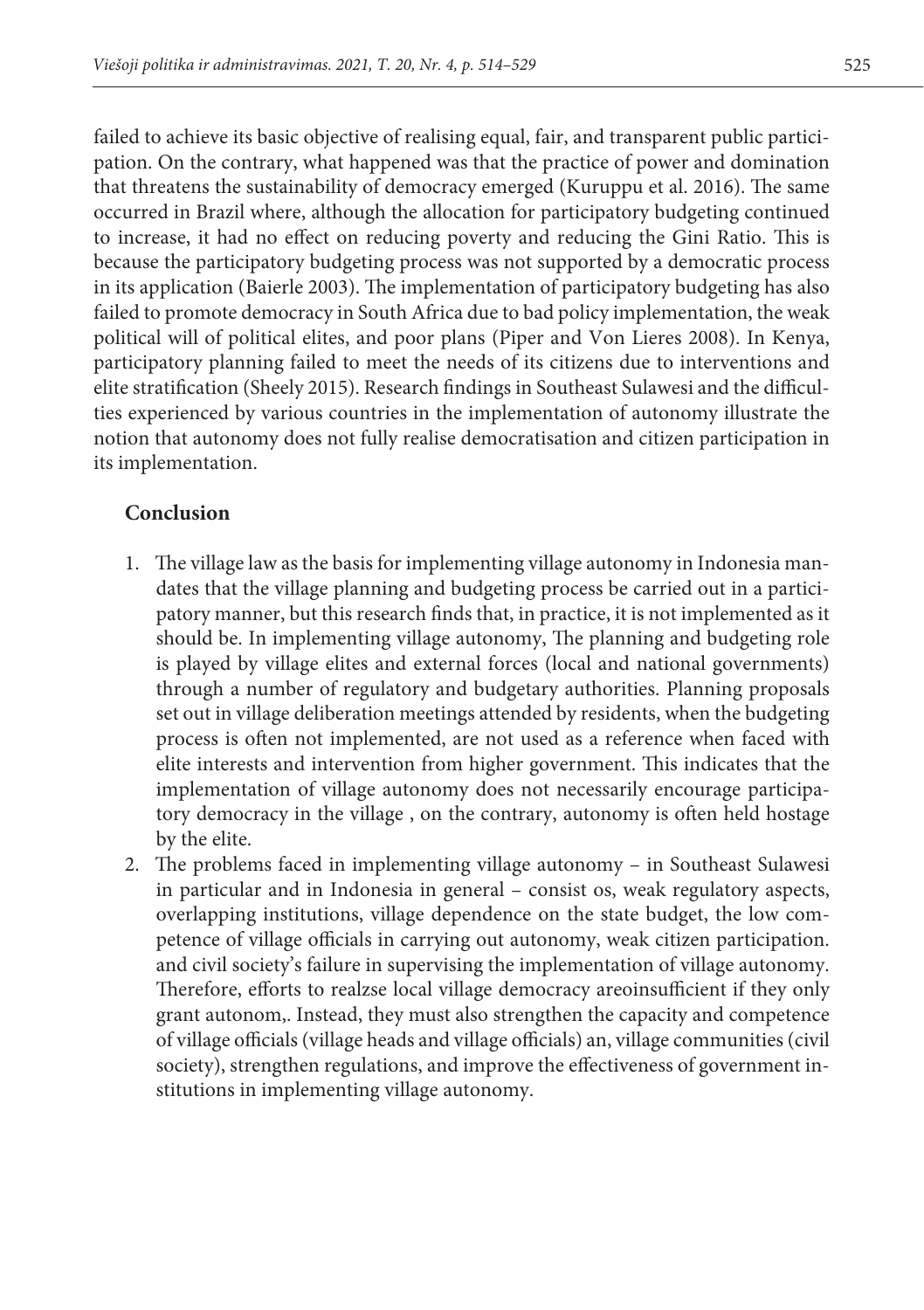## **References**

- 1. Adesopo, Ayo A. 2011. "Inventing Participatory Planning and Budgeting for Participatory Local Governance in Nigeria." *International Journal of Business and Social Science* 2 (7): 111–25.
- 2. Antlöv, Hans. 2002. *Negara dalam desa: patronase kepemimpinan lokal*. Lappera Pustaka Utama.
- 3. Antlöv, Hans. 2003. "Village Government and Rural Development in Indonesia: The New Democratic Framework." *Bulletin of Indonesian Economic Studies* 39 (2): 193–214. https://doi.org/10.1080/00074910302013.
- 4. Antlöv, Hans, Anna Wetterberg, and Leni Dharmawan. 2016. "Village Governance, Community Life, and the 2014 Village Law in Indonesia." *Journal Bulletin of Indonesian Economic Studies* 52 (2): 161–83. https://doi.org/10.1080/0007491 8.2015.1129047.
- 5. Ash-shidiqqi, Ellectrananda Anugerah, and Hindrawan Wibisono. 2018. "Corruption and Village: Accountability of Village Fund Management on Preventing Corruption (Problems and Challenges)." *Journal of Indonesian Legal Studies* 3 (2): 195–212. https://doi.org/10.15294/jils.v3i02.27524.
- 6. Baierle, Sergio. 2003. "The Porto Alegre Thermidor: Brazil's' Participatory Budget'at the Crossroads." *Socialist Register 39*: 305–28
- 7. Bassoli, Matteo. 2012. "Participatory Budgeting in Italy: An Analysis of (Almost Democratic) Participatory Governance Arrangements." *International Journal of Urban and Regional Research* 36 (6): 1183–1203.
- 8. Cabannes, Yves. 2004. "Participatory Budgeting: A Significant Contribution to Participatory Democracy." *Environment and Urbanization* 16 (1): 27–46.
- 9. Clark, Gordon L. 1984. "A Theory of Local Autonomy." *Annals of the Association of American Geographers* 74 (2): 195–208. https://doi.org/10.1111/j.1467-8306.1984. tb01448.x.
- 10. Crick, Bernard, ed. 2002. *Democracy: A Very Short Introduction*. Oxford: Oxford University Press.
- 11. Diamond, Larry. 1999. *Developing Democracy: Toward Consolidation*. JHU Press.
- 12. Eko, Sutoro, Titik Istiyawatun Khasanah, Dyah Widuri, Suci Handayani, Ninik Handayani, Puji Qomariyah, Sahrul Aksa, Hastowiyono, Suharyanto, and Borni Kurniawan. 2014. *Desa Membangun Indonesia*. Cetakan Pertama. Yogyakarta: Forum Pengembangan Pembaharuan Desa (FPPD).
- 13. Elster, Jon, and Adam Przeworski. 1998. *Deliberative Democracy*. Cambridge University Press.
- 14. Fung, Archon. 2006. "Varieties of Participation in Complex Governance." *Public Administration Review* 66 1S1): 66–75. https://doi.org/10.1111/j.1540-6210.2006.00667.x.
- 15. Goldfrank, Benjamin. 2007. "Lessons from Latin American Experience in Participatory Budgeting." *Participatory Budgeting* 143: 91–126.
- 16. Goldsmith, Mike. 1995. "Autonomy and City Limits." In *Theories of Urban Politics*, edited by David Judge, Gerry Stoker, and Harold Wolman, 228–52. SAGE.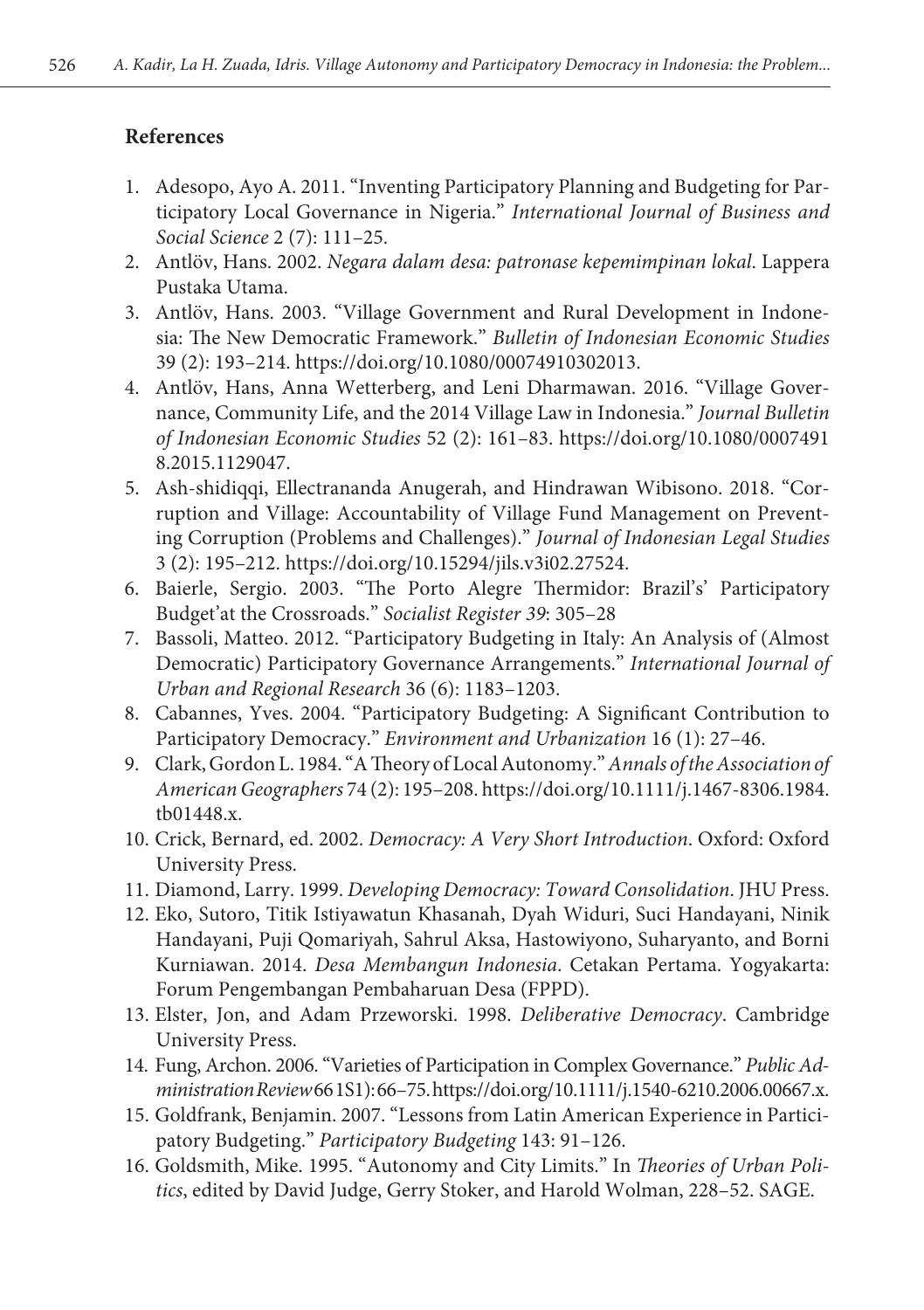- 17. Gutmann, Amy. 2004. *Why Deliberative Democracy?* Princeton, N.J: Princeton University Press.
- 18. Hirst, Paul. 2013. *Associative Democracy: New Forms of Economic and Social Governance*. John Wiley & Sons.
- 19. Ito, Takeshi. 2007. *Institutional Choices in the Shadow of History: Decentralization in Indonesia*. World Repource Institute.
- 20. Katorobo, James. 2007. "Decentralization and Local Autonomy For Participatory Democracy." In *Public Administration and Democratic Governance: Governments Serving Citizens*, edited by Dennis A. Rondinelli, 238–67. New York: United Nations.
- 21. Kuruppu, Chamara, Pawan Adhikari, Vijitha Gunarathna, Dayananda Ambalangodage, Priyanga Perera, and Chaminda Karunarathna. 2016. "Participatory Budgeting in a Sri Lankan Urban Council: A Practice of Power and Domination." *Critical Perspectives on Accounting* 41: 1–17. https://doi.org/10.1016/j. cpa.2016.01.002.
- 22. Ladner, Andreas, Nicolas Keuffer, Harald Baldersheim, Nikos Hlepas, Pawel Swianiewicz, Kristof Steyvers, and Carmen Navarro. 2019. *Patterns of Local Autonomy in Europe*. Cham: Springer International Publishing. https://doi. org/10.1007/978-3-319-95642-8.
- 23. Lawrence, Pratchett. 2004. "Local Autonomy, Local Democracy and the 'New Localism.'" *Political Studies* 52 (2): 358–75. https://doi.org/10.1111/j.1467- 9248.2004.00484.x.
- 24. Lewis, Blane D. 2015. "Decentralising to Villages in Indonesia: Money (and Other) Mistakes." *Public Administration and Development* 35 (5): 347–59. https:// doi.org/10.1002/pad.1741.
- 25. Lucas, Anton. 2016. "Elite Capture and Corruption in Two Villages in Bengkulu Province, Sumatra." *Human Ecology* 44: 287–300. https://doi.org/10.1007/ s10745-016-9837-6.
- 26. Mariana, Dina, Iranda Yudatama, Nurma Fitrianingrum, Rajif Dri Angga, Sigit Pranawa, Sugeng Yulianto, Sukasmanto, Sunaji Zamroni, and Titok Hariyanto. 2017. *Desa: Situs Baru Demokrasi Lokal*. Jakarta: Institute for Research and Empowerment (IRE) Yogyakarta.
- 27. Maulana, Yusuf. 2016. "Membangun Kemandirian Desa Dalam Bingkai Otonomi Daerah." *Jurnal Penelitian Politik LIPI* 13 (2): 261–68.
- 28. Miles, Matthew B., A. Michael Huberman, and Johnny Saldana. 2014. *Qualitative Data Analysis*. SAGE.
- 29. Nurlinah, Nurlinah, and Haryanto Haryanto. 2020. "Institutional Mechanisms and Civic Forum in Coastal Village Governance in Indonesia." *Public Policy and Administration* 19 (3): 76–85.
- 30. Pateman, Carole. 1970. *Participation and Democratic Theory*. London: Cambridge University Press.
- 31. Pateman, Carol—. 2012. "Participatory Democracy Revisited." *Perspectives on Politics* 10 (1): 7–19. https://doi.org/10.1017/S1537592711004877.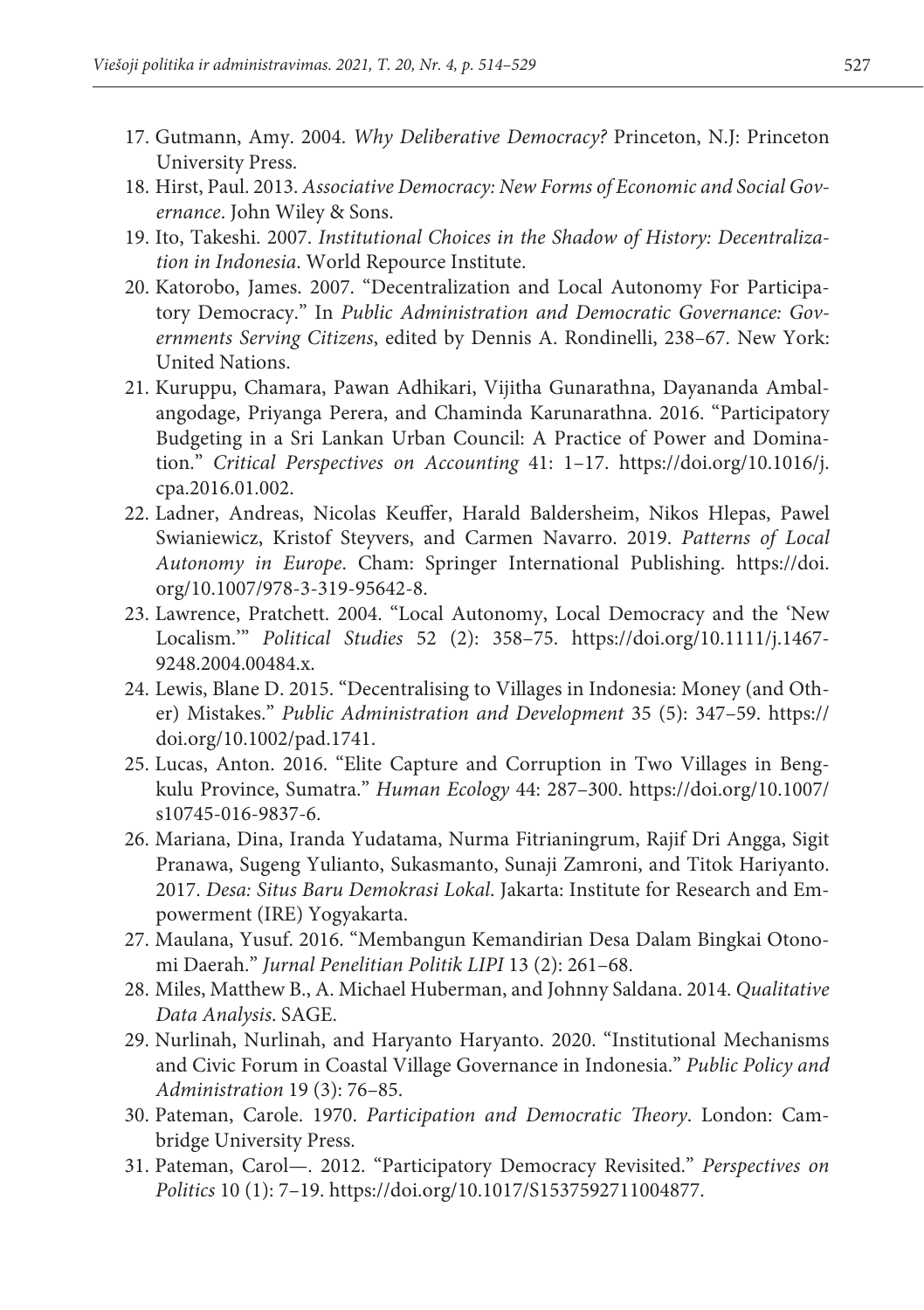- 32. *PERMENDAGRI No. 20 Tahun 2018 Tentang Pengelolaan Keuangan Desa*. n.d. Accessed August 8, 2020. https://peraturan.bpk.go.id/Home/Details/139714/ permendagri-no-20-tahun-2018.
- 33. *PERMENDAGRI No. 114 Tahun 2014 Tentang Pedoman Pembangunan Desa*. n.d. Accessed August 8, 2020. https://peraturan.bpk.go.id/Home/Details/111737/ permendagri-no-114-tahun-2014.
- 34. Piper, Laurence, and Bettina Von Lieres. 2008. "Inviting Failure: Citizen Participation and Local Governance in South Africa." *Citizenship DRC Special Issue*  $1(1): 1-22.$
- 35. Shah, Anwar. 2007. *Participatory Budgeting*. The World Bank.
- 36. Sheely, Ryan. 2015. "Mobilization, Participatory Planning Institutions, and Elite Capture: Evidence from a Field Experiment in Rural Kenya." *World Development* 67 (March): 251–66. https://doi.org/10.1016/j.worlddev.2014.10.024.
- 37. Sintomer, Yves, Carsten Herzberg, Giovanni Allegretti, Anja Röcke, and Mariana Lopes Alves. 2013. "Participatory Budgeting Worldwide." *Dialog Global*, no. 2, 1–93.
- 38. "Sistem Informasi Pembangunan Desa." n.d. Accessed August 8, 2020. https:// sipede.ppmd.kemendesa.go.id/.
- 39. Speer, Johanna. 2012. "Participatory Governance Reform: A Good Strategy for Increasing Government Responsiveness and Improving Public Services?" *World Development* 40 (12): 2379–98. https://doi.org/10.1016/j.worlddev.2012.05.034.
- 40. Stoker, Gerry. 1988. *The Politics of Local Government*. Palgrave Macmillan UK. https://doi.org/10.1007/978-1-349-19303-5.
- 41. *Undang-Undang No. 25 Tahun 2004 Tentang Sistem Perencanaan Pembangunan Nasional (SPPN)*. n.d. Accessed August 8, 2020. https://www.bappenas.go.id/id/ data-dan-informasi-utama/produk-hukum-peraturan-perundangan/undangundang/uu-no25-tahun-2004-tentang-sistem-perencanaan-pembangunannasional-sppn/.
- 42. United State Agency for International Development. 1999. *Participation at USAID: Stories, Lessons, and Challenges*. Washington DC: USAID. https://www.participatorymethods.org/resource/participation-usaid-stories-lessons-and-challenges.
- 43. Widjaja, H. A. W. 2003. *Otonomi desa merupakan otonomi yang asli, bulat, dan utuh*. Raja Grafindo Persada.
- 44. Young, Iris Marion. 2000. *Inclusion and Democracy*. Oxfor ; New York: Oxford University Press.
- 45. Yustisia, Tim Visi. 2015. *Undang-Undang Nomor 6 Tahun 2014 Tentang Desa Dan Peraturan Terkait*. Visimedia.